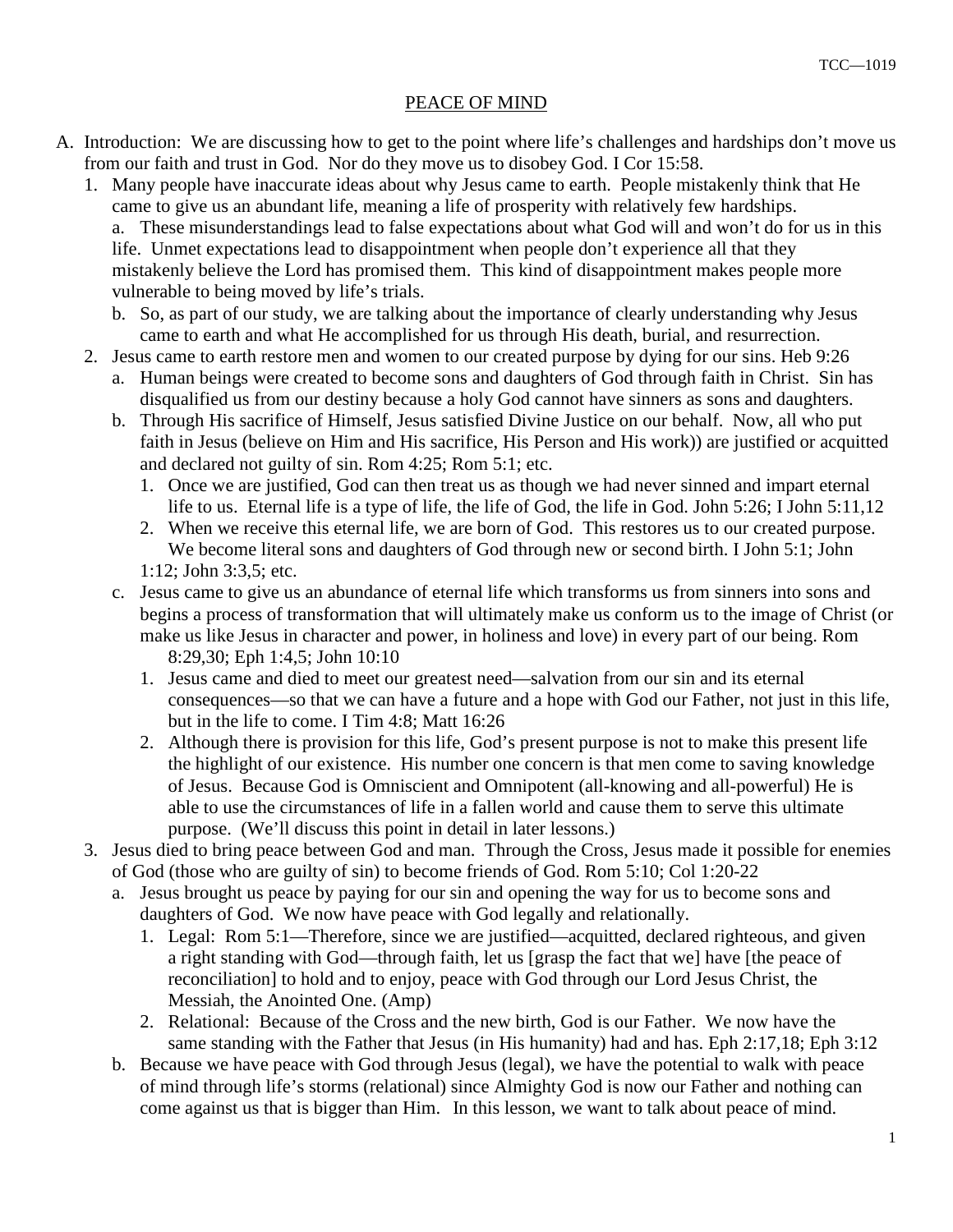- B. The night before Jesus was crucified He celebrated a Passover meal with His disciples at what we call the Last Supper. John 13-17
	- 1. As Jesus prepared the twelve for the fact that He was soon going to leave, He promised that He would give them peace in the midst of life's troubles. John 14:27; John 16:33
		- a. Jesus said that He would give them His peace. He said that peace would come through and in Him. Peace is my parting gift to you (John 14:27, NEB).
			- 1. This was an astounding statement since these men had been with Jesus for over three years and had never once seen Him agitated, worried, or fearful.

 2. No matter what came His way, Jesus knew that His Father was with Him and for Him, protecting Him and providing for Him. Jesus had peace with the Father which gave Him peace in the storms of life.

- b. Jesus gave them (and us) the same peace He has by giving us the same standing with the Father that He has (through the Cross and the new birth). This peace with God gives us peace of mind, potentially. Notice that Jesus put some conditions on experiencing or walking in the peace He has provided.
	- 1. Remember, in Matt 11:28-30, Jesus promised to give rest or peace to those who submit to His authority (take His yoke on them) and learn of or from Him.
	- 2. Then, at the Last Supper, right after Jesus promised His followers His peace, He admonished them to let not their hearts be troubled. John 14:27
- 2. The word troubled means to stir or agitate. John 14:27—Do not let your heart be troubled, neither let it be afraid—stop allowing yourselves to be agitated and disturbed and do not permit yourselves to be fearful and cowardly and unsettled. (Amp)
	- a. Let's analyze what Jesus was saying. He isn't saying: Don't allow yourself to feel certain emotions. Emotions are involuntary. They are the spontaneous response of your soul to what is going on around you. Emotions are not under the direct control of the will. You cannot will yourself to feel or to not feel something.
		- 1. When you see something worrisome or fearful, when you encounter something troubling, what you see and encounter will stimulate emotional responses in you. That is normal.
		- 2. Notice that troubled means to stir or agitate. Both words have the idea of "an outside agent" acting in a way that ramps up or increases. You stir something with a spoon. You churn clothes in the washing machine with an agitator.
		- 3. Note *Webster's Dictionary's* definition of these words. To agitate means to disturb or excite emotionally. To disturb means to interrupt the quiet, rest, or peace of. To trouble means to disturb the mental calm and contentment of. Worry and distress are synonyms of these words.
	- b. Jesus was telling His disciples (and us): Don't agitate or further stir up the emotions that you feel when you encounter life's challenges.
		- 1. You may recall that earlier in our series we talked about the connection between sight, emotions, thoughts, and self-talk. When we see something disturbing and our emotions are stimulated, thoughts begin to fly, and we begin to talk to ourselves.
		- 2. As we talk to ourselves, we feel more worried, anxious, and fearful, or we feel reassured and encouraged, depending on what we tell ourselves and on whether or not we let our thoughts run wild. This process of sight, emotions, thoughts, and self-talk happens to us all. A. *Webster's Dictionary* defines peace as freedom from disquieting or oppressive thoughts and emotions. Peace is not first and foremost and emotion, although it can and does affect how you feel. Peace is an internal quality that isn't move by what is going on around you. B. You can't avoid life's troubles, but you can avoid being dominated by tormenting and oppressive thoughts. You can let your heart not be troubled.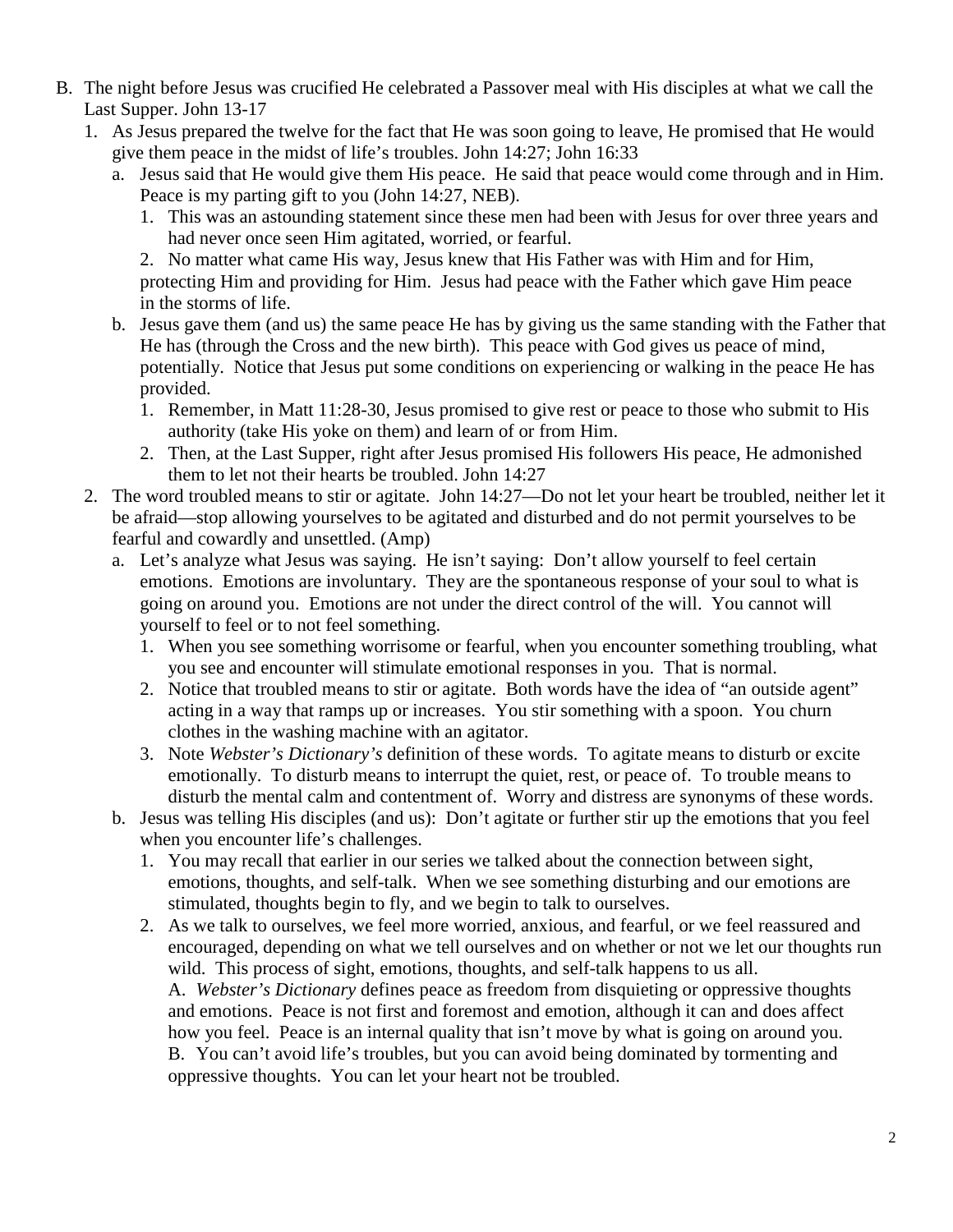- 3. In Matt 11:29 Jesus told His followers to learn from Him and find peace for your souls. Learn comes from a word that means learn intellectually through study and observation.
	- a. We get to know the God of peace through His Word. What He reveals about Himself (what He is doing and how He works) gives us peace of mind.
		- 1. One of the reasons God has given us His written Word, the Bible, is to bring peace to our soul (mind and emotions). The Living Word, the Lord Jesus Christ Who is the Prince of Peace, is revealed to us through the written Word. John 5:39
		- 2. The Bible shows us what God is like and how He works. It encourages us with real life examples of real people who got real help from God in the midst of really difficult situations. Rom 15:4
		- 3. In John 16:33 Jesus directly connected the peace He brings to the things He speaks. He told His disciples and us: These things I have spoken unto you so that in Me you can have peace.
			- A. Obviously, if you don't read the Bible, you don't know what it says and you have no source of peace to draw from in the midst of the storms of life. That's why we encourage you to become a regular, systematic reader of the New Testament (lessons for another day).
			- B. Also included in learning God's Word is getting good teaching from a good Bible teacher. On Resurrection Day Jesus explained the Scriptures to His disciples and opened their understanding (Luke 24:45). The Ethiopian eunuch did not understand what he was reading until Phillip explained it to him (Acts 8:31-35). (Also lessons for another day.)
	- b. John 6:63—All the words through which I have offered myself to you are meant to be channels of the spirit and of life to you, since in believing those words you would be brought into contact with the life in me. (J. S, Riggs Paraphrase)
- 4. Paul, who was personally taught the Gospel that he preached by Jesus Himself, admonished Christians
- to run our race looking unto or keeping your mind Jesus. We keep our mind on Jesus through His Word. a. Heb 12:1—Looking away [from all that will distract] to Jesus, Who is the Leader and source of our faith (Amp).

 1. Faith, trust, confidence in God (which gives us peace of mind) comes from the Living Word of God Who is revealed in the written Word of God.

 2. The God of hope fills you with joy and peace as you trust in Him. Rom 15:13—May the God of your hope so fill you will all joy and peace in believing—through the experience of your faith—that by the power of the Holy Spirit you may abound and be overflowing (bubbling over) with hope. (Amp)

b. We are made in such a way that we are affected by what we look at and where we put our attention.

 1. Peace of mind comes from keeping our attention on the Lord through His Word. Isa 26:3—You will keep in perfect peace all who trust in you, whose thoughts are fixed on you. (NLT)

 2. Ps 94:19—In the multitude of my (anxious) thoughts within me, Your comforts cheer and delight my soul (Amp).

 3. Ps 119:92—Unless thy Law had been my delights, I should ten have perished in mine affliction (KJV). Ps 119:97—O how love I thy law! It is my meditation all the day (KJV).

 c. This is not a technique. It is a response that comes out of a view of reality that has been shaped by the Word of God. No matter what comes against me, it's not bigger than God Who is my Father. He will get me through until He gets me out.

- C. Conclusion: In the face of life's challenges and the emotions they generate, to walk in peace, you have to call to memory or bring to your mind what God has said.
	- 1. We see this theme repeated over and over in the Psalms. The writers of the psalms experienced great anguish because of their circumstances, but they chose to remember God—His past help, His present provision, and His promise of future help—and it brought them peace of mind.

a. Ps 116:7—The psalmist talked to himself: Soul, return to your rest. Rest comes from a word that